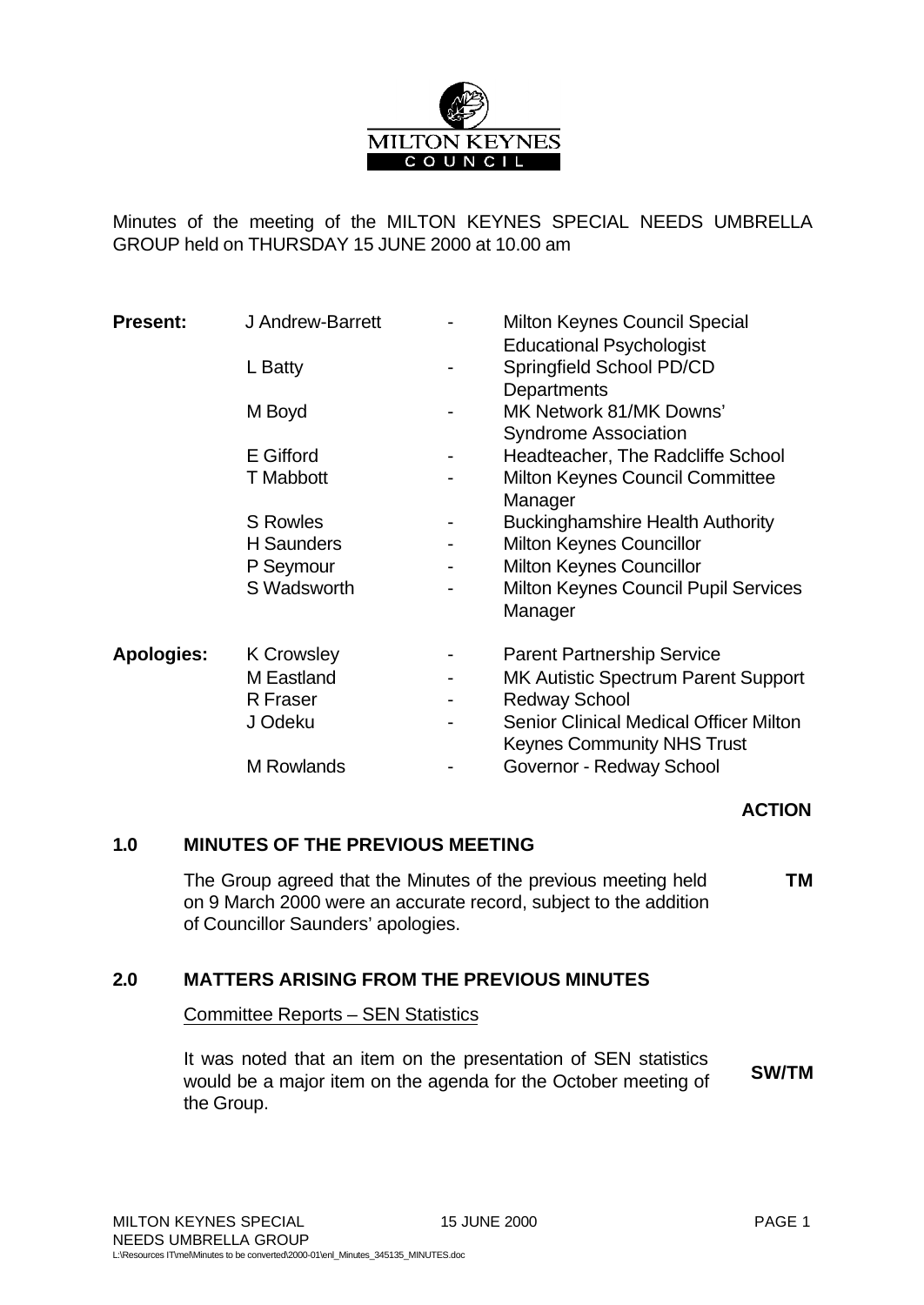### **3.0 EARLY YEARS PROVISION**

The Group received an update on Early Years Provision from Jackie Andrew-Barrett, and noted that this needed to be seen in the context of the overall work of the Childcare and Early Years Partnership. In particular, it was noted that the Partnership covered a large number and wide range of providers, all of whom were required to have regard to the SEN Code of Practice if they wish to receive grant funding from the government.

It was reported that the Partnership had a varied role in funding, monitoring and reporting on the various aspects of early years provision, and noted that many of the regulatory responsibilities lay completely with Milton Keynes Council.

Concerns were raised that the problems of late identification of children with SEN, picked up in primary schools, stem from lack of understanding of the issues involved at nursery level. It was noted that the issue was currently being addressed, and that the LEA's emphasis was upon developing good SEN practice at early years level at the same time as developing sound SEN policies.

Members also expressed concern at the lack of language and speech provision at pre-school level. It was noted that, although the issue was being addressed, this was because pre-school education was not part of the statutory guidance on SEN provision, and so needed to be funded and provided locally by the Health Service.

It was agreed that an explanation of the role of the guidance in implementing SEN policies be produced and distributed to Members of the Umbrella Group.

The Group welcomed the presentation, and noted that further updates on the development of such early intervention approaches would be given to future meetings.

### **4.0 SEN REVIEW UPDATE**

The Group received an update on the SEN Review. It was noted that this was now in the public domain, and the challenge was to implement and develop in integrated approach which could run alongside the Education Development Plan.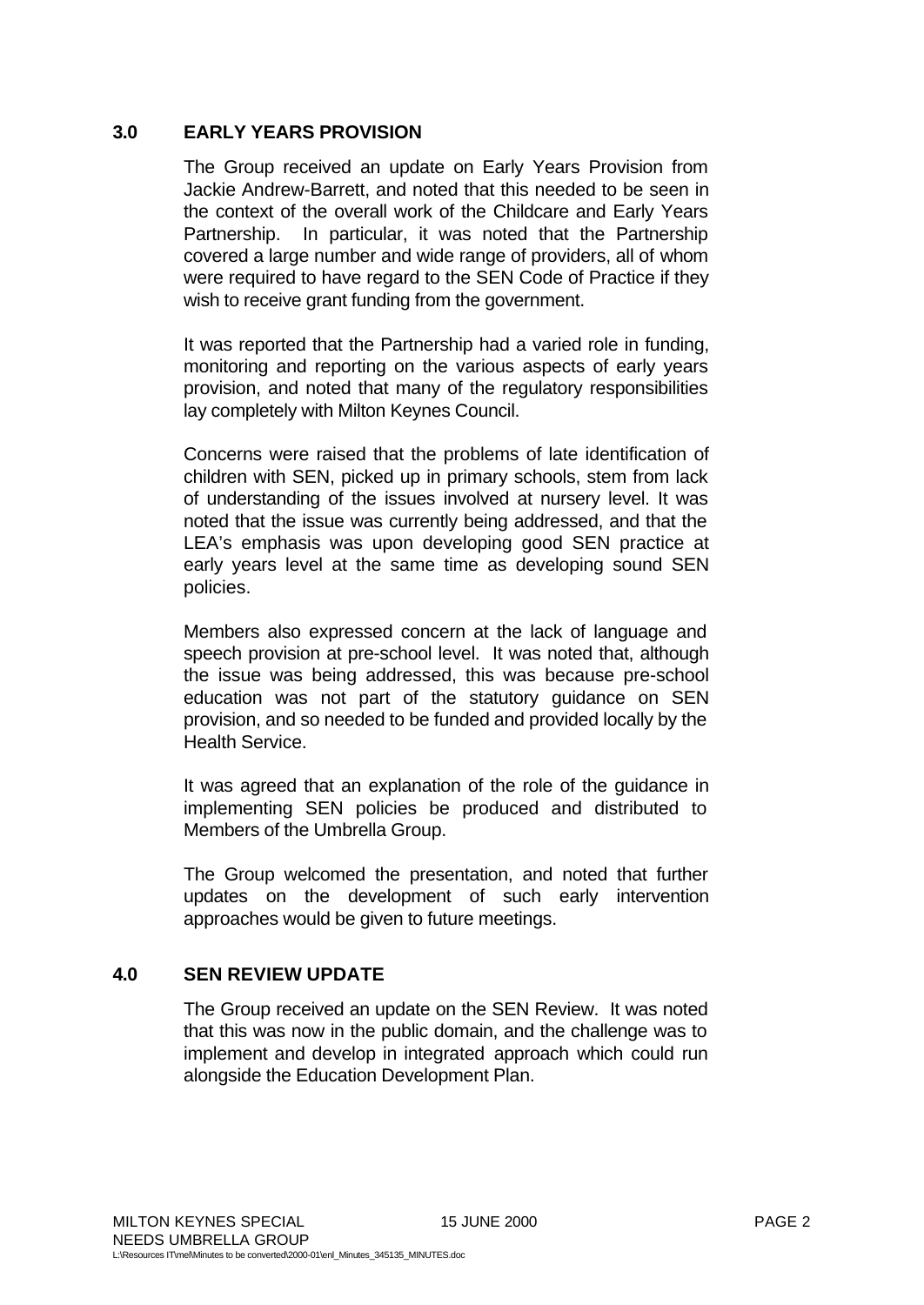#### **5.0 PARENT PARTNERSHIP SERVICE UPDATE**

The Group agreed that the report on the Aprent partnership Group be deferred to the next meeting.

#### **6.0 COMMITTEE REPORTS**

The Group noted that, as a consequence of the Council's decision to delay the implementation of the Cabinet system, there were currently no committee papers relating to SEN under consideration. It was agreed that, once available, such papers would be made available to future meetings of the group.

**TM/SW**

### **7.0 ANY OTHER BUSINESS**

#### Role of Head Teachers

Clarification was sought over the role of Secondary Head teachers on the Group, with the suggestion that another representative of Secondary schools, such as a SENCo, would possibly be able to contribute more to the two-way discussion of the Group.

It was agreed that this would be clarified and placed on the agenda of the next meeting of the Group.

#### Inclusive Provision

Councillors Saunders and Seymour noted that, as a result of visiting some local Special schools, they understood there to be concern at the tendency of Milton Keynes Council to be sending increasing numbers of pupils into mainstream schools, threatening the viability of designated special schools.

It was agreed that there was a need to discuss the issue as it raised significant questions about the future role of special schools and other forms of SEN provision, in the light of parents increasingly expressing their own preferences.

#### DfEE Guidance on Young People in Care

Clarification was sought of the role of advocate under the new guidelines. It was agreed that this issue merited discussion at a future meeting of the Group.